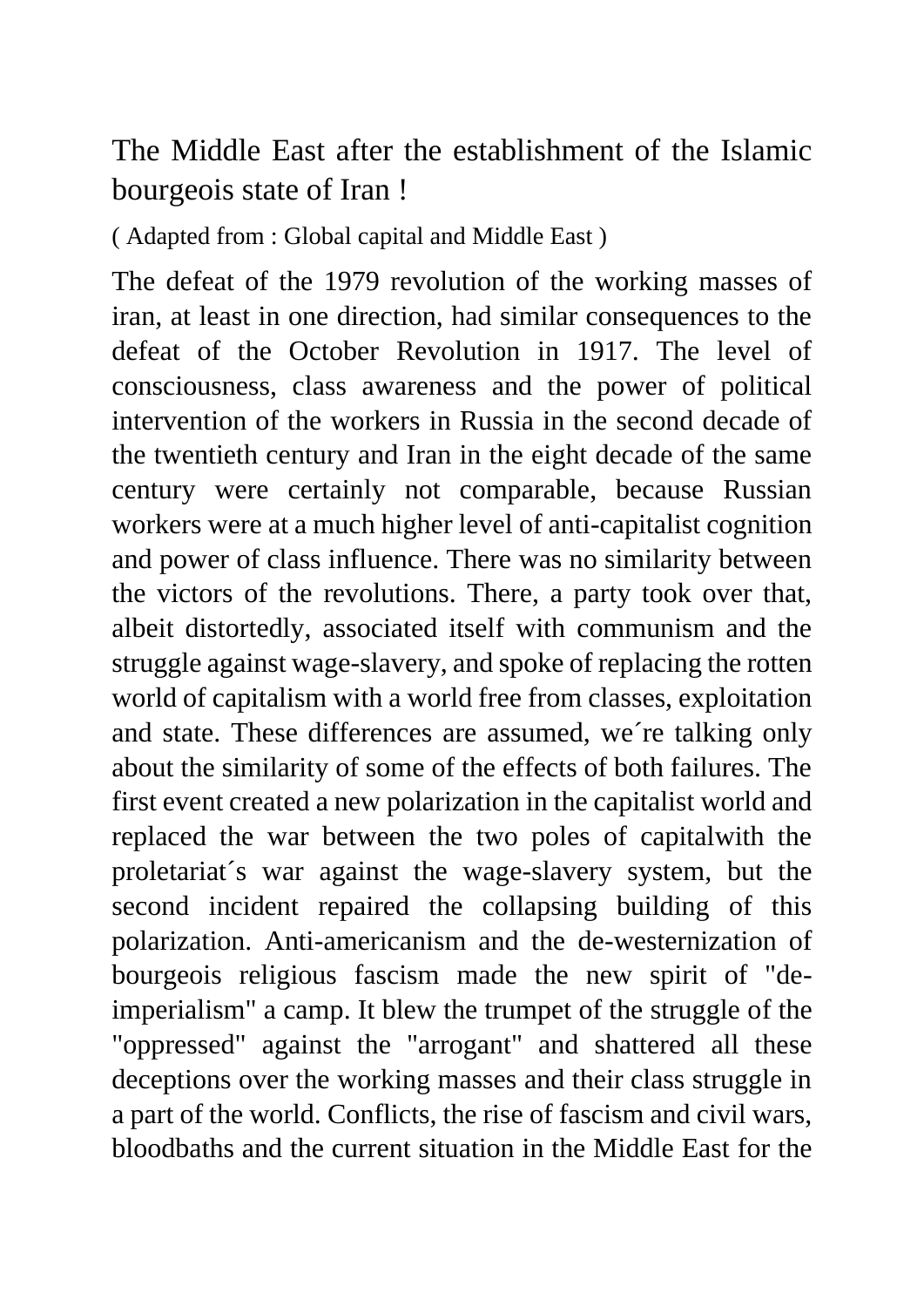last years can not be separated from the rise of the Islamic Republic and the occurrence of mentioned event. Let´s not forget that all of this boils from the depths of the existence of capital, and all of these are affected by the explosive intensification of the inherent contradictions of capitalism. It makes the grounding of the anti-capitalist movement of the world working class into a historic opportunity and finally, the effects of the failure of the populist movements and the antiimperialist nationalism of the past.

The coming to power of the Islamic Republic in Iran was only a turning point in the distinction between its pre- and postperiod terms. The seeds of this regime were sown in the hysterical anti-communism of the Shah and the American Imperialists, during the 25 years between the 1953 coup and the 1979 revolution, the regime and its American backers suppressed and eradication any voice of protest by the working masses, and at the same time, they made society full of the facilities needed by the religious mafia of capital to brainwash the working masses and to separate the exploited from Marxian communism and the class struggle more and more. The Islamic Republic was born out of these conditions and in the days it was born when the system of wage-slavery that the unbridled spread of hunger throughout the world, and it saw the war and bloodbath of the working masses as a means of guaranteeing every moment of its survival. With this description, and in the course of this situation, this regime had a very high capacity to have a broad impact on the context of the situation in the Middle East and even the world. it was the moost reactionary religious state of the bourgeoisie that at the same time, it shattered some of calculations of the American imperialists in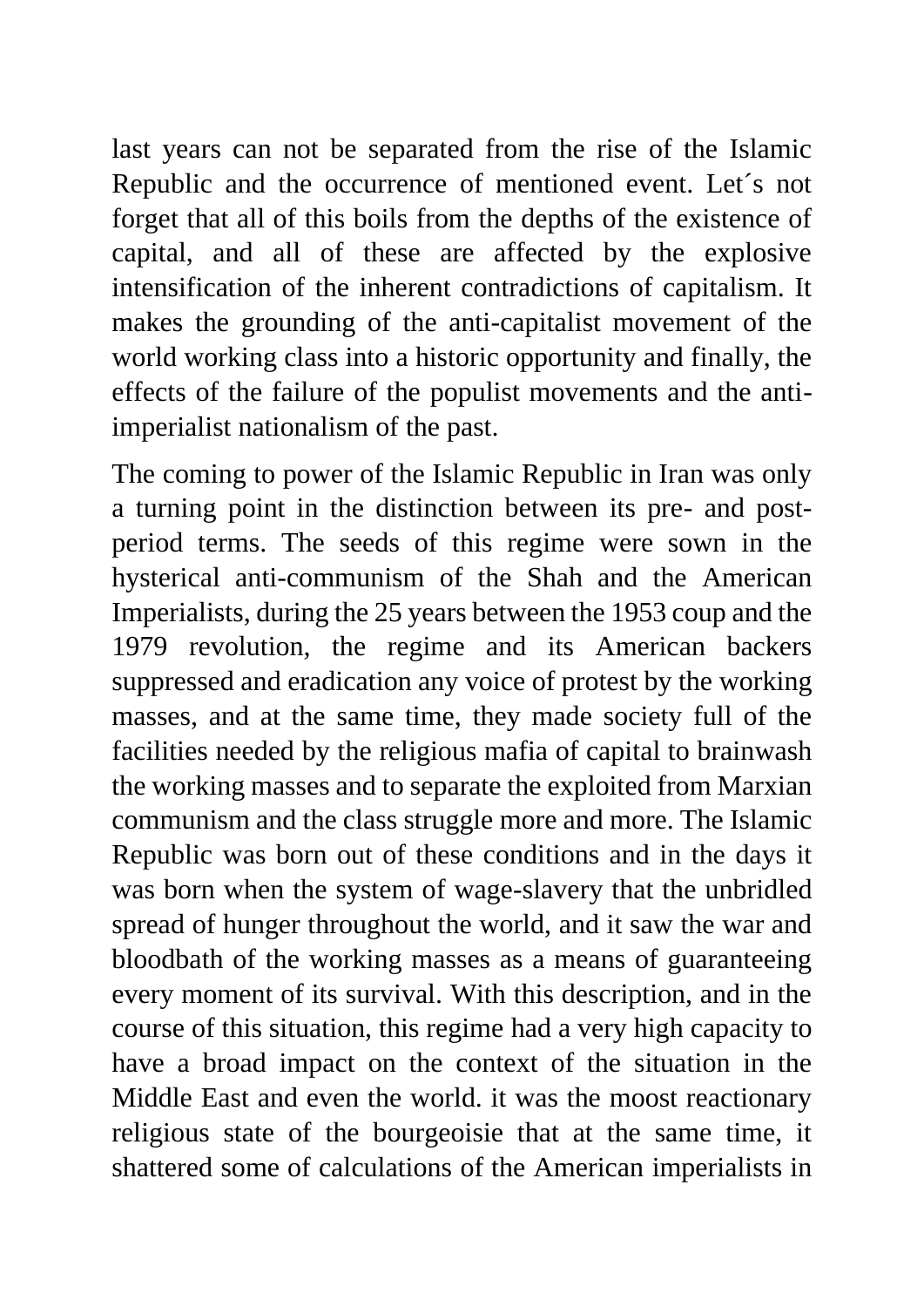the region and in this regard, it played an inverse role from its predecessor. The capitalist system was mre and more anticipant with fascism and the Islamic state of the bourgeoise from the center of this situation and was born as a giant of fascism. It wasn´t a creature of the coup in the style of the Shah´s regime, but the whole class fertilization, the ideological nourishment, the political approach and strategy, and everything else, heralded the establishment of a full-fledged fascist government as part of the rabid capitalist reaction. It embodied the brutality of wage-slavery and called itself "anti-capitalist" !! and in intensifying the exploitation of the quasi-free labor force of the workinng masses, it surpassed every criminal faction of the world´s bourgeoise and at the same time, it filled the entire celestial universe with the commotion of the need to lead the fight against the exploitation of capitalist monopolies and trusts !! and in inciting war and brutality and killing people didn´t have less in compared to the octopus-like power of the imperialist bourgeoise, but its intoxicating cries of antiimperialism deafened the world. Thus, it was weakening the populist left-wing market of the "anti-imperialist" and forced them to shut down. To apply all possible forms of gender, ethnic, racial, ideological and professional discrimination, and it brings the oldest common medieval methods out of the rubble of history and it called this process of barbarism and implementation as justice. The Islamic Republic with these characteristics, as a government that stole a mass revolution and flagged this robbery above their deception tower. In the heart of such a situation that no voice of anti-capitalist workers<sup>\*</sup> movement and it was destroying the life of the exploited working masses with brainwashing, and it was successful with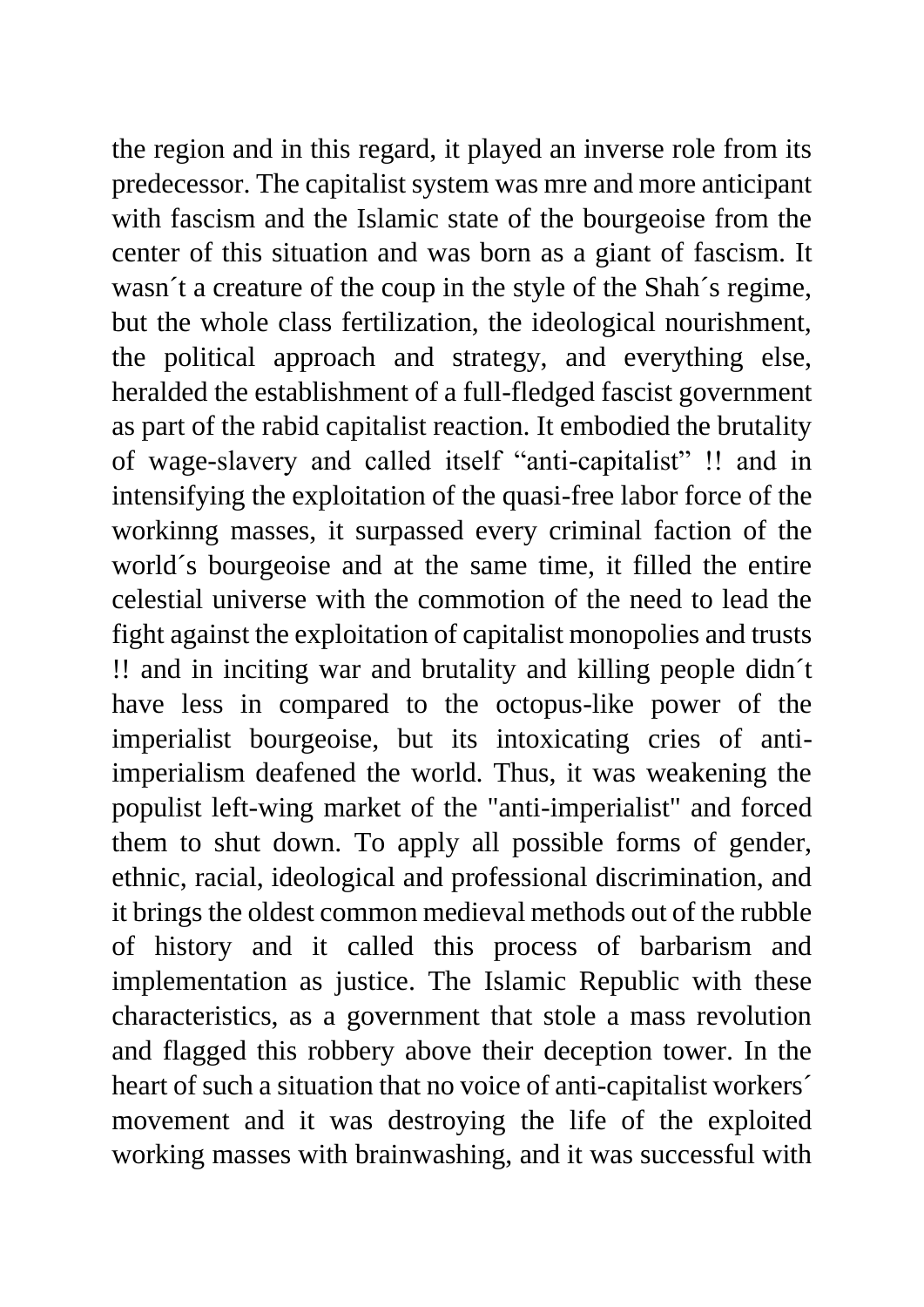this winning card in hands to impose the masses, and expand the base of its influence in the Middle East and North Africa and even elsewhere. With these winning cards that could have had an effective support for blackmail from opponents and other parts of the bourgeoisie in power. The Islamic regime not only its existence as political power of capital, but that the process of its formation and embryonic construction also was owes to organize the fascist lumpenist proletariat at least deprived of recognition, consciousness and knowledge of awareness. The force that the capitalist system from the last decades of the twentieth century onwards gave birth to on a larger scale than before and prepared to serve in the camps of the wrath of fascism. The regime with rich experience in this field, from the beginning, what it had spent to reach power, suppression of the labor movement and settlement with partners and competitors in the countries of the Persian Gulf, west of Asia and north Africa and wherever possible tested. It started the project of organizing Hezbollah, it brought the "Supreme Assembly" and the "Dawa Party" to power in Iraq, Iran and Syria, and it made the Quds Force the headquarters of its presence in Palestine, and it promised to support the Shiites of Bahrain and established training camps to equip terrorist groups in Sudan, Somalia and neighboring countries. It looked at the organizing of the Houthi Shiites in Yemen and did many other similar things as guarantee of its own efforts.!!! All the mechanisms of the invasions were pre-arranged by capitalism. A stratum of bourgeois reactionary that complained in all these countries about their smaller share of surplus values and small share of political power, and hundreds of millions of hungry and humiliated disobedient people immersed in pre-medieval